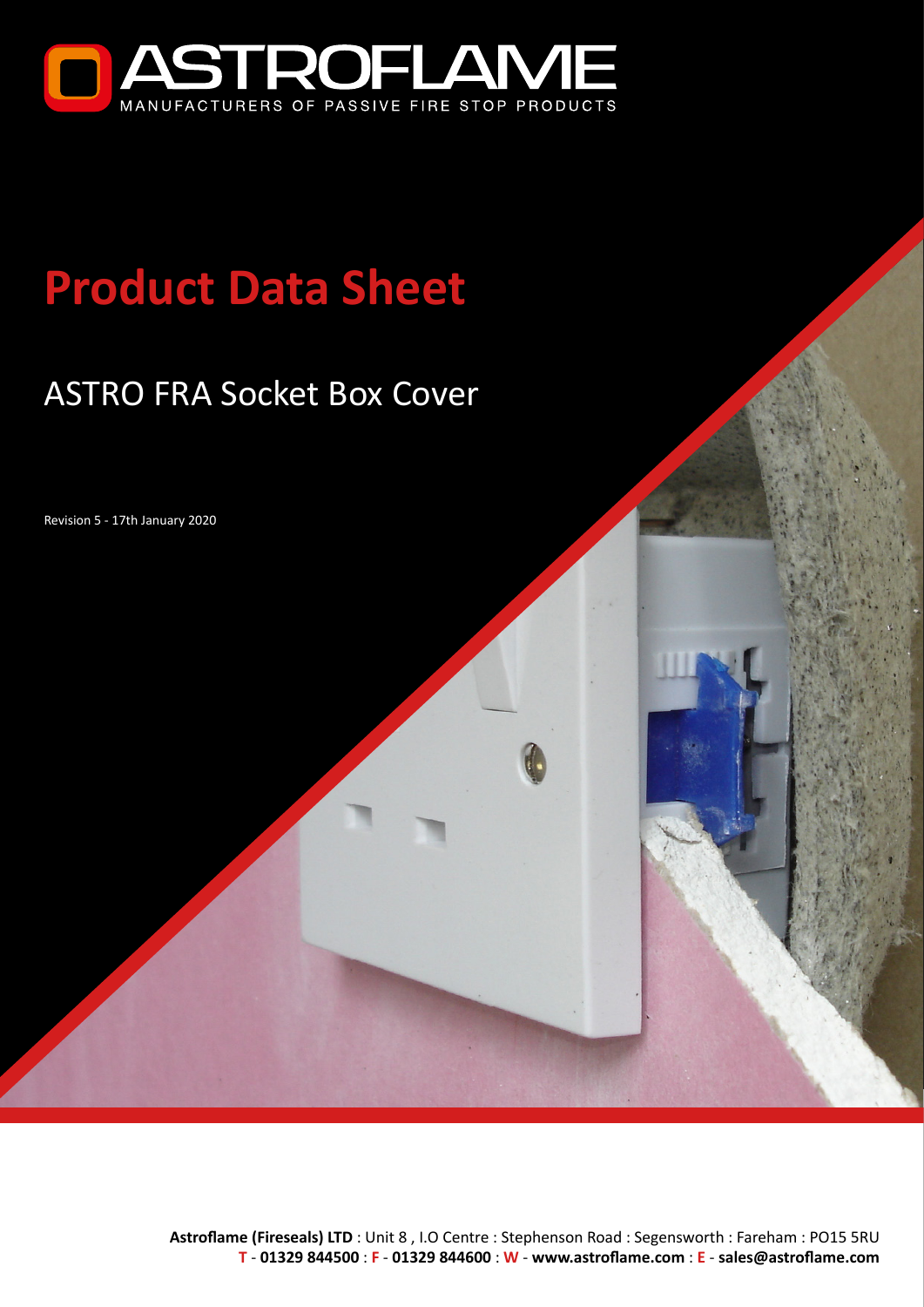

### **ASTRO FRA Socket Box Cover**

#### **Intumescent Fire & Acoustic Socket Box Cover**

- Easy to install putty pad alternative. Pre-formed covers to fit most electrical switch boxes
- Tested to BS 476 Part 20 for up to 120 minutes.
- Tested to BS EN 1366-3 60 minutes (\*bespoke size, single EU socket only)
- Prevents or delays fire from entering a wall cavity and attacking the building structure.
- Simple and fast mechanical fixing, no adhesives, scews, drilling or mess.
- Replaces time consuming plasterboard lining of sockets / switches.
- Can be retro fitted to existing sockets / switches or fitted during wall construction.
- The switch / socket box can be removed without disturbing or replacing the cover.
- Effective acoustic barrier to both impact and airborne sounds. Acoustic Rating up to -67 dB.
- Acoustic Tested to BS EN ISO 140-3: 1995 and BS EN ISO 717-1: 1997.

#### Product Description

Switch boxes, in walls subject to fire regulations, must be correctly fire protected. Once a hole is made in the wall for a recessed switch or socket box, the fire integrity of the construction is compromised.

In addition the wall's capacity to provide an effective acoustic and thermal barrier is impaired. For timber framed buildings preventing a fire from entering wall cavities and attacking the structure is critical to the overall fire integrity of the building. To combat these fire risks Astroflame has developed a pre-formed socket / switch box cover to provide fire and acoustic protection as an easy fit alternative to conventional putty pads.

This one-piece socket box is available in sizes to suit most common single & double electrical boxes and restores and maintain fire insulation and integrity in plasterboard walls for up to 120 minutes. In a fire the cover expands, filling all of the available space with a fire resistant highly insulating char. The fire is unable to penetrate the aperture and the socket cover is able to give additional insulation protection to the wall void by reducing the chance of heat build up leading to the ignition of flammable structural members.

In a wall with two layers of plasterboard on each face, the ends of the fixing wires can be pushed between the plasterboard layers.